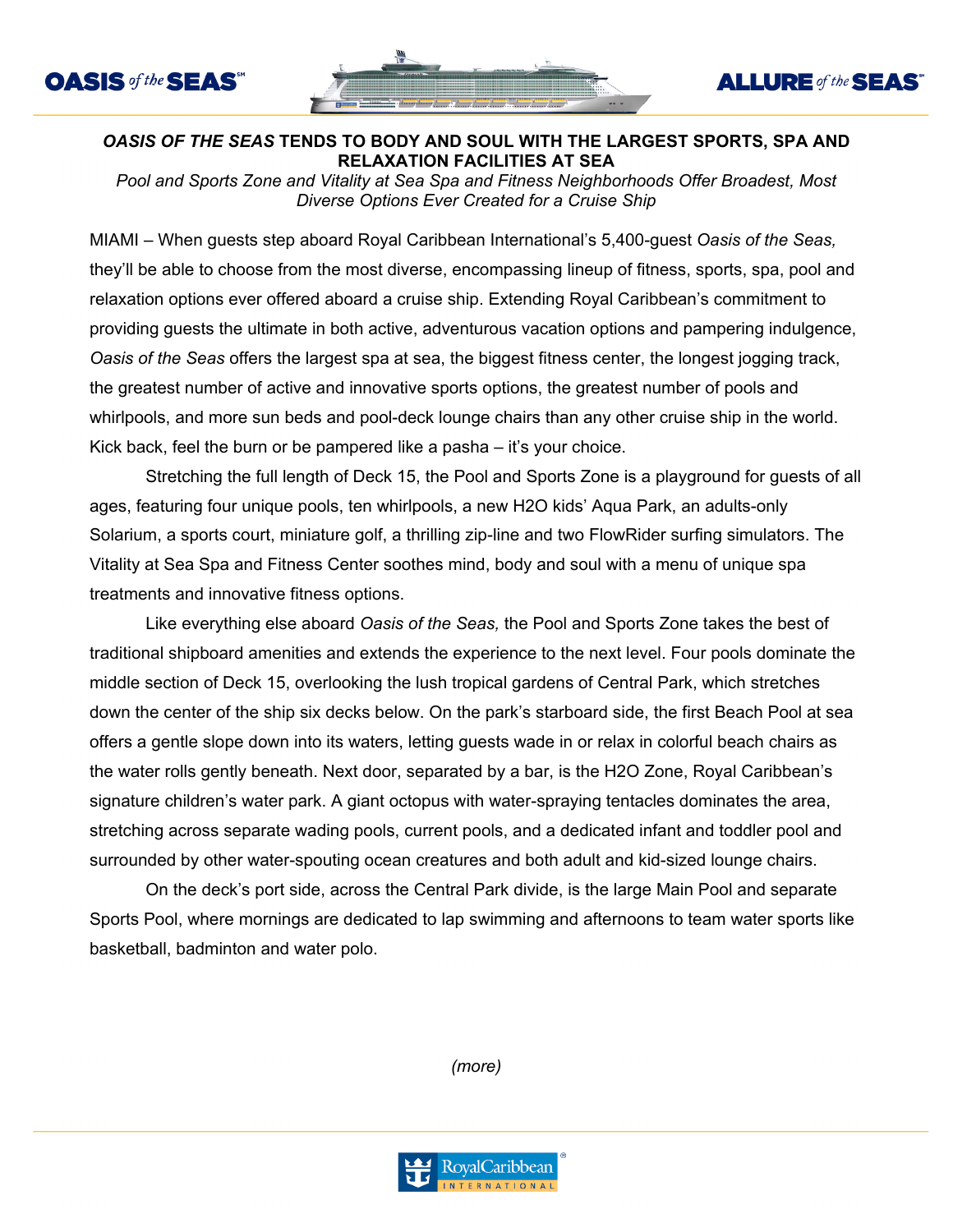*Oasis of the Seas'* Pool and Sports Zone and Vitality at Sea Fitness Center and Spa – Page 2

"Going back thirty years, one of the things Royal Caribbean has been famous for is its spectacular pool decks," says Richard D. Fain, Chairman and CEO, Royal Caribbean Cruises, Ltd. "On *Oasis of the Seas,* the Pool and Sports Zone gives us the opportunity to offer again the kinds of activities that you rarely find at sea."

Adults looking for a quiet retreat from the deck's busier areas will find respite in Royal Caribbean's most remarkable Solarium yet, a two-deck, semi-enclosed enclave in the ship's bow, designed with seating on various "islands" surrounded by burbling water. The Solarium's main deck offers a tranquil swimming pool, two serene whirlpools, two cantilevered whirlpools suspended 136 feet above the waves, and expansive views of the sea all around. The new Solarium Bistro serves casual and healthful fare during the day, and in the evenings transforms into a romantic and intimate setting for specialty dining and dancing under the stars. Up above, the Solarium's mezzanine level offers additional chaise lounges and seating, and a view of the pool deck.

In the ship's stern, the sports area of the Pool and Sports Zone boasts several new innovations along with expanded versions of Royal Caribbean favorites. The first zip line at sea gives guests a chance to soar above the ship's Boardwalk neighborhood, located nine decks below, while two FlowRider surfing simulators – each larger than the models introduced aboard Royal Caribbean's Freedom-class ships – flank the Wipe Out Bar, from whose tables spectators can cheer their fellow FlowRiding guests. Other features of the sports area include a nine-hole miniature golf course, *Oasis* Dunes; a Sports Court for friendly games of basketball and volleyball; and the Wipe Out Café, offering casual dining. Ten decks below, on the promenade, *Oasis of the Seas'* jogging track is nearly twice as long as standard land-based tracks, 0.43 miles versus the normal quarter mile.

On Decks 5 and 6, the Vitality at Sea Spa and Fitness Center was created to be the crown jewel of Royal Caribbean's Vitality wellness program. Cool earth tones, natural textures and clean shapes set the scene in the Asian-inspired Vitality at Sea Spa, where guests are encouraged to begin the experience by unwinding in the calming relaxation rooms. From there, you can spend time in the Thermal Suite, with its heated tile loungers, saunas and steam rooms; get a rejuvenating spa treatment, from facials and body wraps to Botox and acupuncture; take a massage with your partner in one of the couples massage suites; catch a talk on various wellness topics in the Vitality Enrichment Lounge; or enjoy healthy wraps, juices and smoothies in the quiet Vitality Café. One level up, the Y-spa offers three treatment rooms that comprise the first dedicated teen spa at sea.

*(more)*